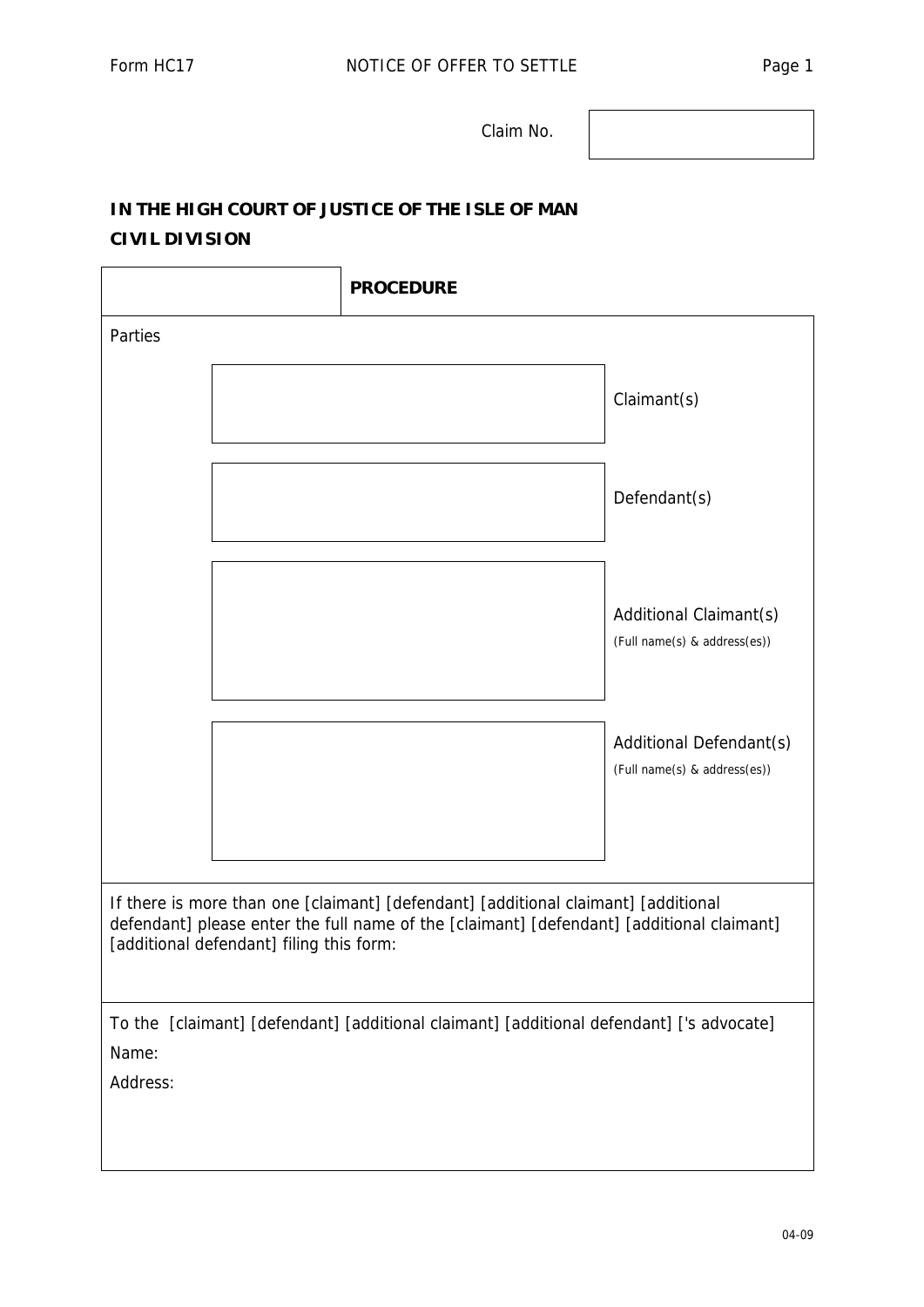| Take notice that the [claimant(s)] [defendant(s)] [additional claimant(s)] [additional<br>defendant(s)] offers to settle the claim. This offer is intended to have the consequences of<br>Chapter 6 of Part 7 of the Rules of Court.                                                                                                  |  |  |  |  |  |
|---------------------------------------------------------------------------------------------------------------------------------------------------------------------------------------------------------------------------------------------------------------------------------------------------------------------------------------|--|--|--|--|--|
| If the offer is accepted within<br>days of service of this notice the [defendant(s)]<br>[claimant(s)] [additional claimant(s)] [additional defendant(s)] will be liable for the<br>[claimant(s)] [defendant(s)] [additional claimant(s)] [additional defendant(s)] 's(') costs in<br>accordance with Rule 7.61 of the Rules of Court. |  |  |  |  |  |
| The offer is to settle:                                                                                                                                                                                                                                                                                                               |  |  |  |  |  |
| the whole of the claim / counterclaim / additional claim                                                                                                                                                                                                                                                                              |  |  |  |  |  |
| part of the claim / counterclaim / additional claim (give details below)                                                                                                                                                                                                                                                              |  |  |  |  |  |
| a certain issue or issues in the claim (give details below)                                                                                                                                                                                                                                                                           |  |  |  |  |  |
| The offer is: (insert details)                                                                                                                                                                                                                                                                                                        |  |  |  |  |  |
| (use numbered paragraphs)                                                                                                                                                                                                                                                                                                             |  |  |  |  |  |
|                                                                                                                                                                                                                                                                                                                                       |  |  |  |  |  |
|                                                                                                                                                                                                                                                                                                                                       |  |  |  |  |  |
|                                                                                                                                                                                                                                                                                                                                       |  |  |  |  |  |
|                                                                                                                                                                                                                                                                                                                                       |  |  |  |  |  |
|                                                                                                                                                                                                                                                                                                                                       |  |  |  |  |  |
|                                                                                                                                                                                                                                                                                                                                       |  |  |  |  |  |
|                                                                                                                                                                                                                                                                                                                                       |  |  |  |  |  |
|                                                                                                                                                                                                                                                                                                                                       |  |  |  |  |  |
| The offer [does] [does not] take into account [all] [part] of the following                                                                                                                                                                                                                                                           |  |  |  |  |  |
| counterclaim: (give details of counterclaim)                                                                                                                                                                                                                                                                                          |  |  |  |  |  |
| (use numbered paragraphs)                                                                                                                                                                                                                                                                                                             |  |  |  |  |  |
|                                                                                                                                                                                                                                                                                                                                       |  |  |  |  |  |
|                                                                                                                                                                                                                                                                                                                                       |  |  |  |  |  |
|                                                                                                                                                                                                                                                                                                                                       |  |  |  |  |  |
|                                                                                                                                                                                                                                                                                                                                       |  |  |  |  |  |
|                                                                                                                                                                                                                                                                                                                                       |  |  |  |  |  |
|                                                                                                                                                                                                                                                                                                                                       |  |  |  |  |  |
|                                                                                                                                                                                                                                                                                                                                       |  |  |  |  |  |
|                                                                                                                                                                                                                                                                                                                                       |  |  |  |  |  |
| If you need to continue on a separate sheet please use the prescribed form - 'HCC CONTINUATION<br>SHEET <sup>'</sup>                                                                                                                                                                                                                  |  |  |  |  |  |